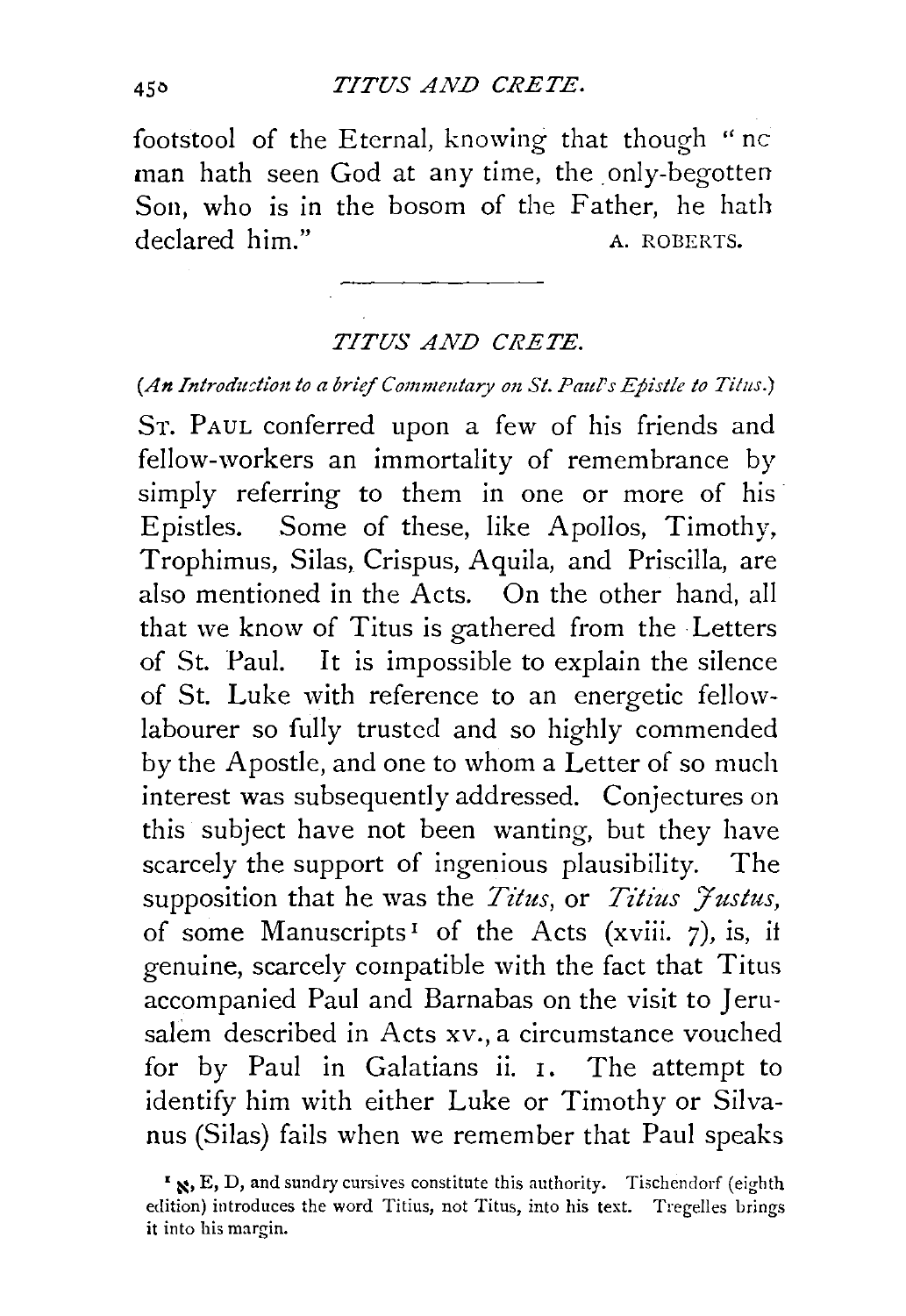of him as a Greek, and 1ays emphasis on the fact that each of these other friends of his had been circumcised. Grave difficulties beset each of the identifications on other grounds.<sup> $I$ </sup> Some writers have urged, in explanation of St. Luke's silence, that Luke and Paul were not in one another's company when Titus received his most serious commissions, and that therefore Luke had no occasion for mentioning his presence. This cannot be proved, for St. Paul must have rejoined Luke at Philippi about the very time that the Apostle came from Troas to Macedonia, impelled by restless anxiety for the news which Titus was to bring him from Corinth. Besides, Luke appears to have remained in Philippi through the whole of the memor able journey from that city to Berea, Athens, and Corinth ; and yet his memoirs betray ample traces of an intimate acquaintance with all its details. We therefore regard the problem as insoluble, and class it with other inexplicable silences of holy Scripture.

The Epistles of St. Paul draw the portrait of the man with tolerable distinctness. Young Timothy was the son of a Greek by the Jewess Eunice; but before he had been so impressed by the teaching and perils of St. Paul as to become his constant attendant *(if.* Acts xvi. 1-3), Titus, a born Gentile, must have become Paul's "very own child" (Titus i. 4) in the common faith of the gospel. This is obvious if, with most modern scholars, we identify the visit of Paul and Barnabas to Jerusalem recorded in Acts xv. with the visit mentioned in Galatians ii. From the latter we learn that Titus, as a Greek, was not circumcised,

<sup>&</sup>lt;sup>I</sup> Köhler, in *Herzog's Encl.*, shows the extreme arbitrariness of Märcker's identification of Titus with Silas. *Cf.* 2 Cor. i. 19 with 2 Cor. ii. 13.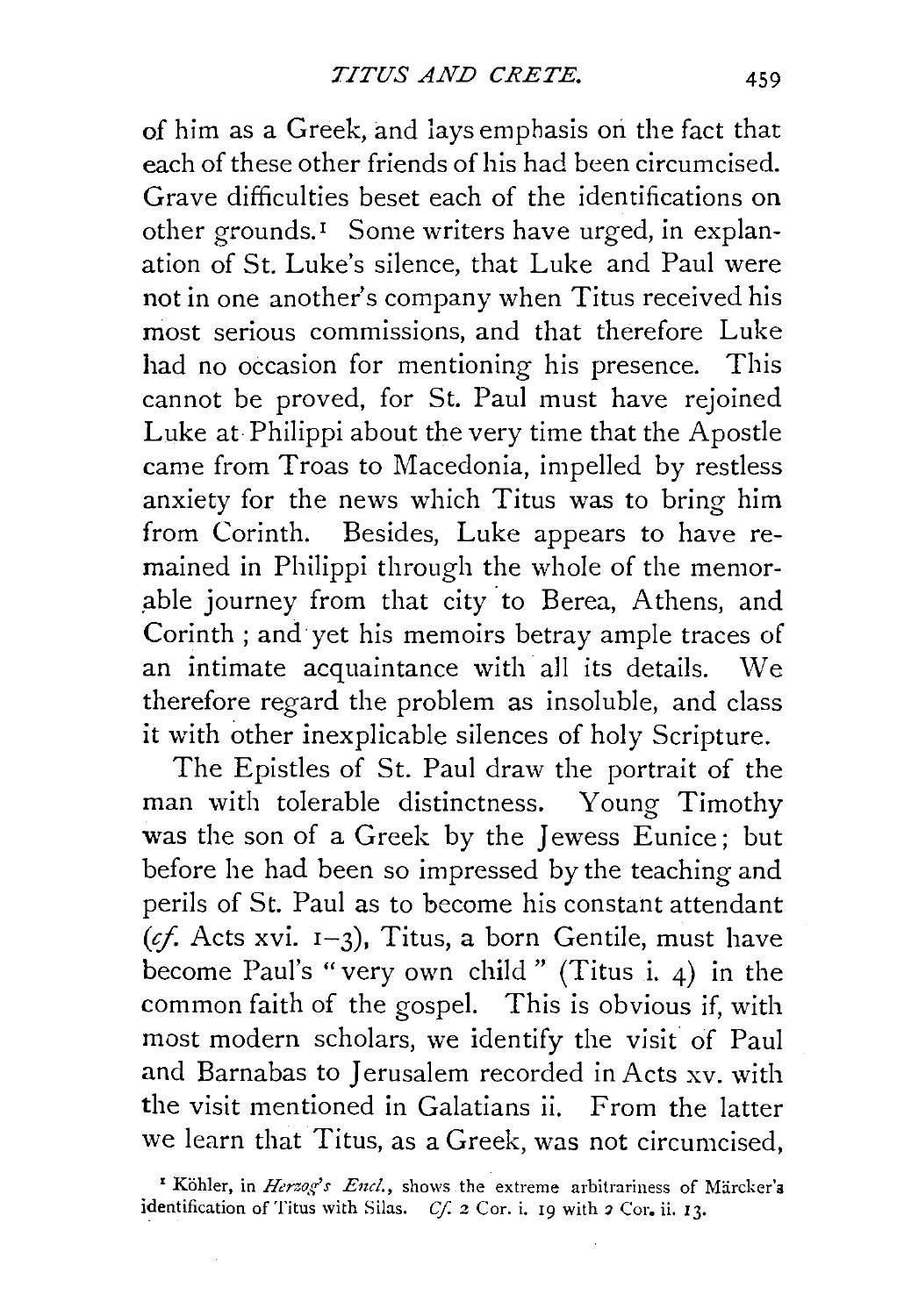and that Paul refused to revoke, in his case, a privilege which Peter at the beginning of the gospel had accorded to Cornelius. This refusal of the Apostle, in the heat of the angry controversy with the Judaizers, conferred an invidious distinction on Titus, who apparently had come up to Jerusalem to press the arguments and try the case of religious equality. His toughness of nature and strength of character enabled him to sustain the conflict, which was fought out in his own person. We can only conjecture his previous history. From this time onward he was one of the most trusted and doughty servants of the Apostle. Titus probably accompanied St. Paul on some portions of his second missionary journey (Acts xv. 36-xviii. 22) ; and from the familiar reference in. the Galatian Letter to the circumstance of his noncircumcision, we presume that he was well known to the Churches in Galatia. He may have been left for a while in Ancyra, and have been the identical Church officer and minister to whom St. Paul refers (Gai. iii. 5) as administering the Spirit and working mighty deeds among them. However that may be, Titus followed Paul to Ephesus on his second visit, and witnessed all the intensity of the apostolic zeal, which Paul did not hesitate to review in detail (Acts xx. 17-35). His devoted conduct, self-possession, and wise management of men, were Paul's reasons for making Titus the bearer of his First Epistle to the Corinthians. By I Corinthians xvi.  $IQ - I2$ , Timothy and Apollos are excluded from the company of those who bore that solemn communication.

In I Corinthians xvi. II the bearers of the Epistle are described as " the brethren ; " and in 2 Corinthians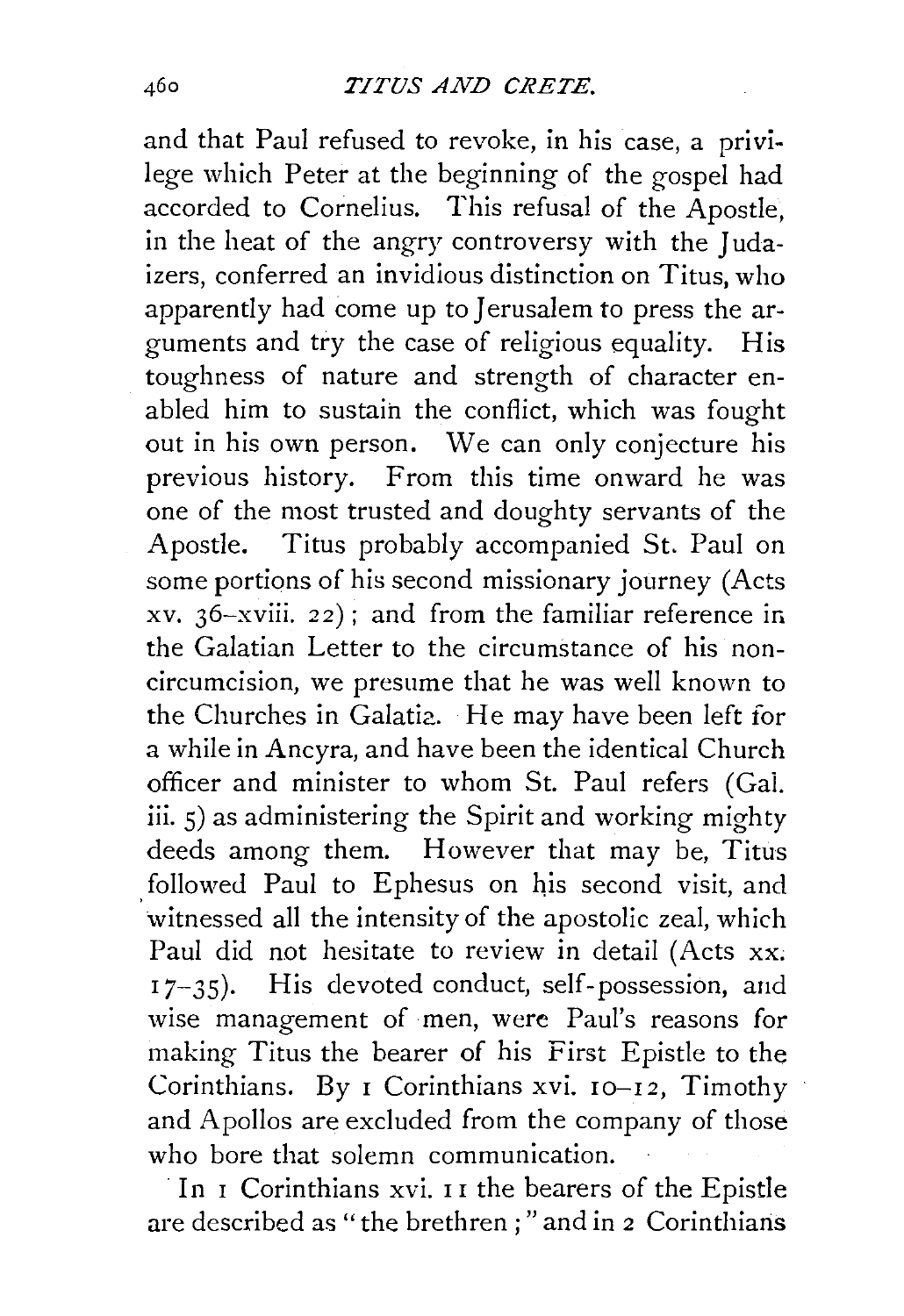$xii. 18$  they appear to be referred to as " Titus and the brother," who on this first visit had to enforce the rebukes of St. Paul, and press for the "collection." Timothy had quieter and more gentle work to do at Corinth, and was sent, almost contemporaneously (see Acts xix. 22), on some other missions. The Corinthians were told not to frighten him, nor to despise him; and they were enjoined, moreover, neither to detain him, nor to divert him from his purpose. Timothy was to accompany "the brethren," and in their society to rejoin the Apostle. The tone of apology, stimulating suggestion, and fatherly counsel manifested towards his son Timothy differs greatly from the manner of every reference to Titus, who evidently could take care of himself, and be safely entrusted with intricate, difficult, and delicate negotiations. St. Paul appears to have been more dependent upon Titus than Titus was upon Paul. He is described as the Apostle's "brother and companion and fellow - labourer" ( $d\delta \in \lambda \phi$  is and KOLVWOS; and συνεργός,  $2$  Cor. viii.  $23$ ; and if he were the bearer of the first Epistle, and enforced the advice of the Apostle upon the Church which had for the moment been thrown into violent confusion by "that wicked person," he must have been a man of strong nerve and fine tact. Other very perplexing questions had disturbed the infant community. Factions had been formed, and the representatiye and bearer of St. Paul's Letter would have to meet the excited partisans of Apollos and Cephas. Their practice of carrying Church quarrels before the law courts had to be arrested ; and all the angry conflict raised by Judaizers concerning the Apostle's doctrine of unclean meats, as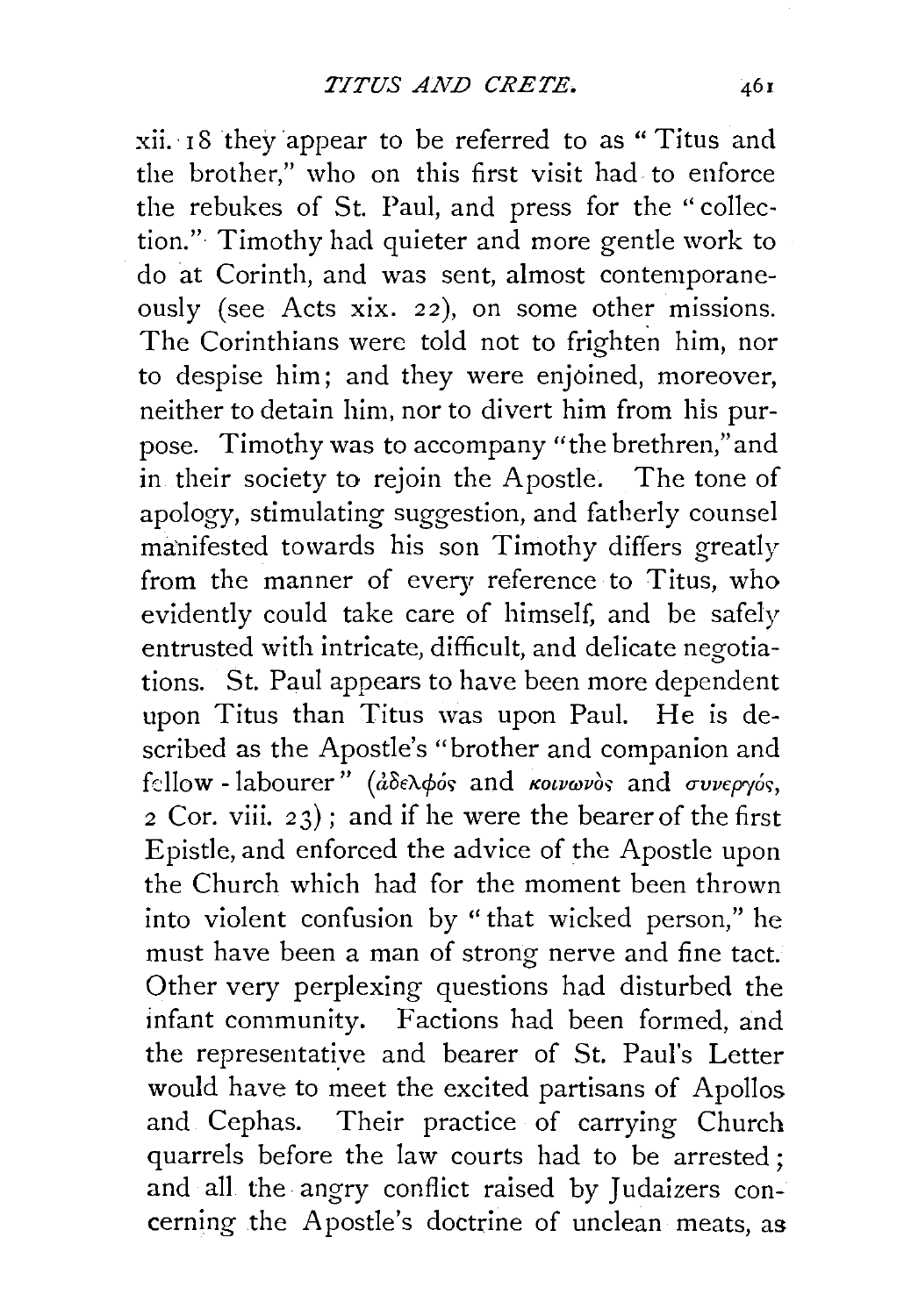well as the confusions incident to the spiritual manifestations and disorderly scenes that had occurred at love-feasts and at the Eucharist, called for firm .and wise dealing. Some of the Corinthians, moreover, had denied. the resurrection of Christ and of Christians, and had failed to render a generous support to that apostolate to the Gentiles with which Paul and Barnabas had been entrusted by the Church at Jerusalem. The Apostolic rebukes of their sins and defects were sure to excite vehement emotion ; and whether or not Titus was the bearer of St. Paul's Epistle, he was clearly commissioned to enforce its teaching, and report the result to the Apostle. Need· we wonder that the Apostle was nervously anxious to learn from Titus the effect of their united remonstrance and counsel? St. Paul had left Ephesus after the uproar in the theatre : he would have liked to have made his intended journey to Macedonia by way of Corinth, but altered ( $2$  Cor. i. 15, 16) his route, and awaited the result of the first Epistle. He made his way to Troas, and "*a door was opened there unto me of the* Lord, (but) *I found no rest in my spirit, because I found not Titus my brother"* (2 Cor. ii. 12). Finding that no Macedonian vessel which touched at Troas brought Titus to him, he took ship, and went himself to Macedonia, to abbreviate his suspense; but even then he said," *Our flesh had no rest; but we were troubled on*  every side: without were fightings, within were fears." But at length *by the coming* ef *Titus* and *by the con* $solution$  (παρακλήσει) wherewith he was consoled in the Corinthians ( $2$  Cor. vii. 6,  $7$ ), St. Paul was himself comforted. The ingenuity and firmness, the mingled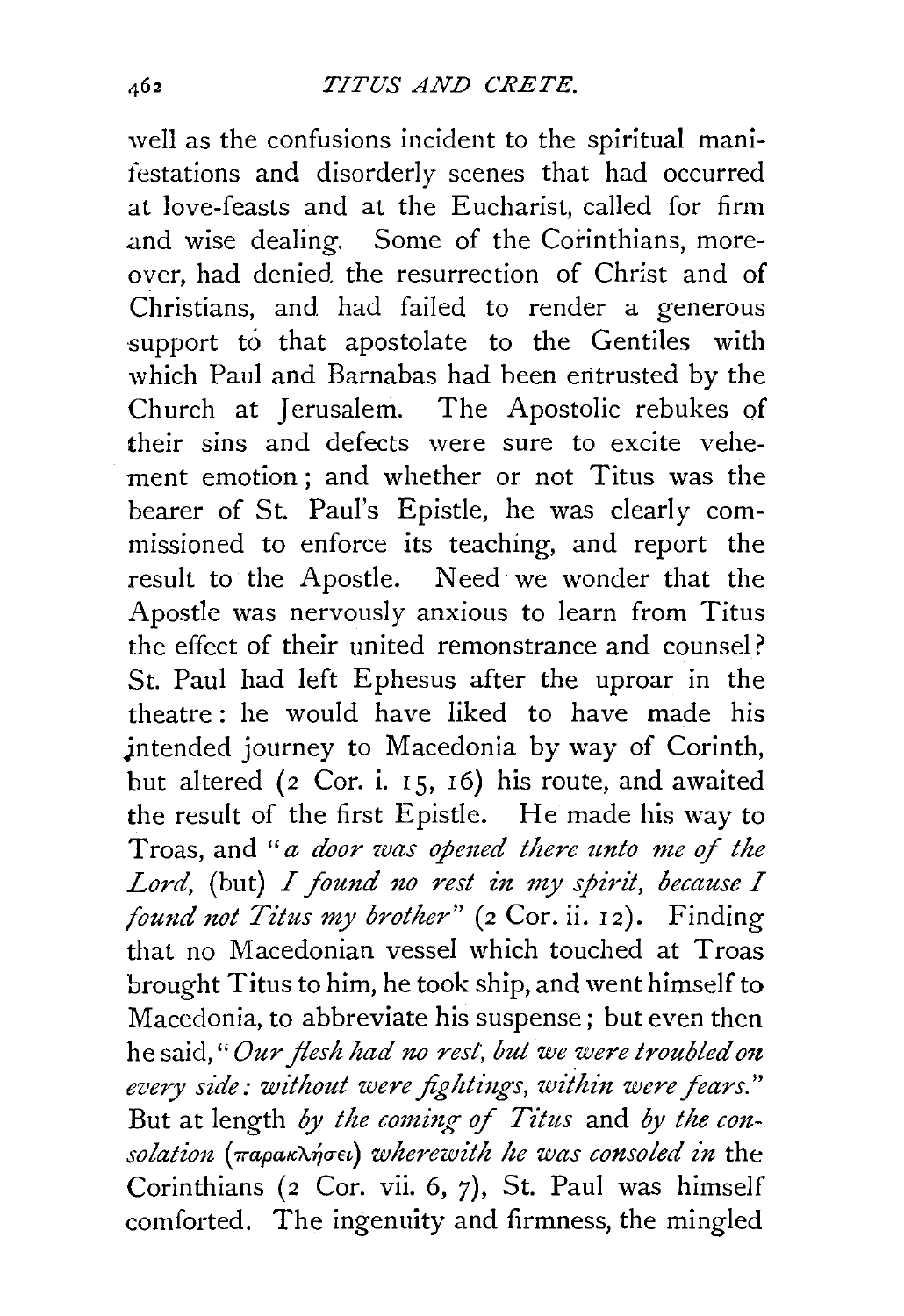gentleness, loyalty, and devotion, with which Titus had discharged his most difficult task, and maintained the credit of the Apostle against the formidable odds already referred to, provide a highly favourable and vivid sketch of the character of this brother and fellow-labourer of the Apostle. Timothy was not equal to the task, Apollos declined to undertake it. Titus not only discharged it with admirable patience and success, but was ready, even eager, to go back to Corinth with the *second* Letter, and to complete the delicate service which he had commenced a year before  $(cf. 2$  Cor. viii. 6 with xii. I 8). Since *he had begun,* Paul desired him *also to finish among* the Corinthians *the same grace or gift.* The eager interest with which he responded to the appeal seemed like a Divine inspiration. " God," says Paul, "put it into his heart." A private letter .addressed to Titus in the midst of these negotiations would have possessed great interest, but we know nothing of his proceedings until many years have elapsed.

The Apostle, meanwhile, had himself visited Co- .rinth, and had written the Letters to the Galatians and the Romans; he had made two visits to Jerusalem, had been detained in Cæsarea, imprisoned in Rome, and had once more, as we believe, visited Ephesus, Philippi, and Corinth. Among other places, we learn from the Epistle to Titus that the Apostle had paid a visit to the island of Crete. We are not to suppose that during this visit the Churches of Crete were founded. Jews and proselytes from Crete were present at Pentecost (Acts ii. 11), and heard and saw the wonders of that day. Doubtless these converts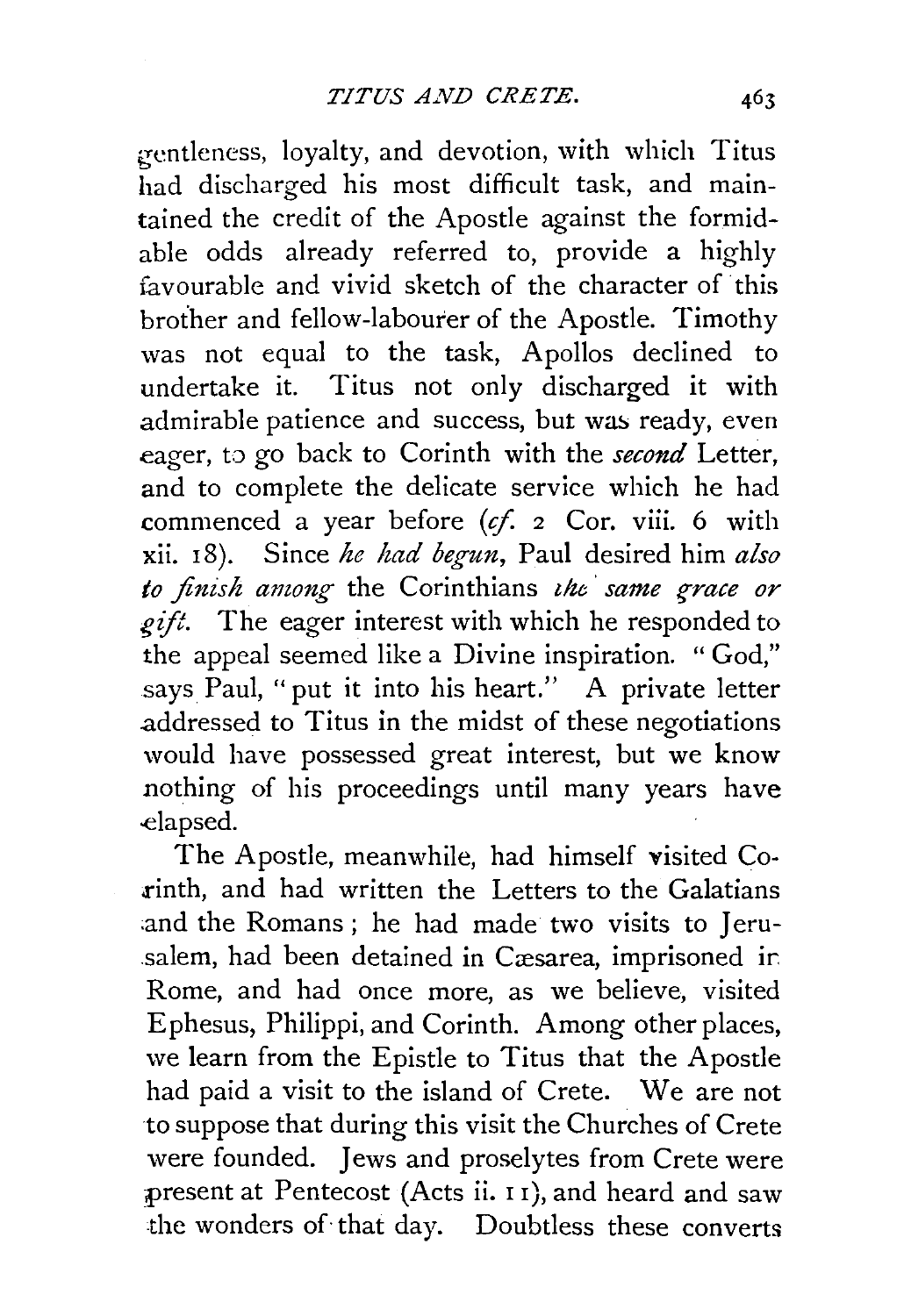carried to the island of Crete, as others did to Cyrenc, Cyprus, and Rome itself, the first tidings of the new faith, and of the kingdom over which the exalted Jesus reigned. At this period the island of Crete, -having, 69 B.c., been conquered by Cecilius Metellus~was associated with the *C)renaica,* to form one senatorial province.<sup>1</sup>

There was a strange blending of races and religions upon the island, and though in earlier times their principal cities had enjoyed separate government, and contended for the *hegemony* of the country with fierce animosity, yet they were capable on occasion of combining with each other, of sinking their mutual jealousies, and of presenting a united front to their common foe. From this circumstance the Greek word " syncretise"  $(\sigma v \gamma \kappa \rho \eta \tau / \sigma a \iota)$  came into customary use. The Cretans in the earliest times of their history adopted the most superstitious and debasing forms of heathen worship. Porphyry tells. us that the practice of sacrificing youths to Cronos. was introduced amongst them.<sup>2</sup> Clemens Alexandrinus 3 confirms the allegation. Crete kept aloof from the great conflict between Greece and Persia, and took no part in the Peloponnesian war. Their political institutions bore a superficial resemblance to those of Sparta, but there was less drill, feebler sense of order, a fainter desire for education or progress; and the. Cretans in early days were accused of being "liars, evil, beasts, and indolent gluttons." This report may to some extent reflect the hatred of the

<sup>&#</sup>x27; According to Gesenius and Knohcl, Crete is the *Caphtor* of Dent. ii. 23 and Jer. xlvii. 4, though others identify Caphtor with the coast-land of the Delta. From its salubrious climate, Hippocrates sent his patients thither. · " *De Abst:'nentia,* ii. 56. *3 Cohort. ad ·Gentes,* 36.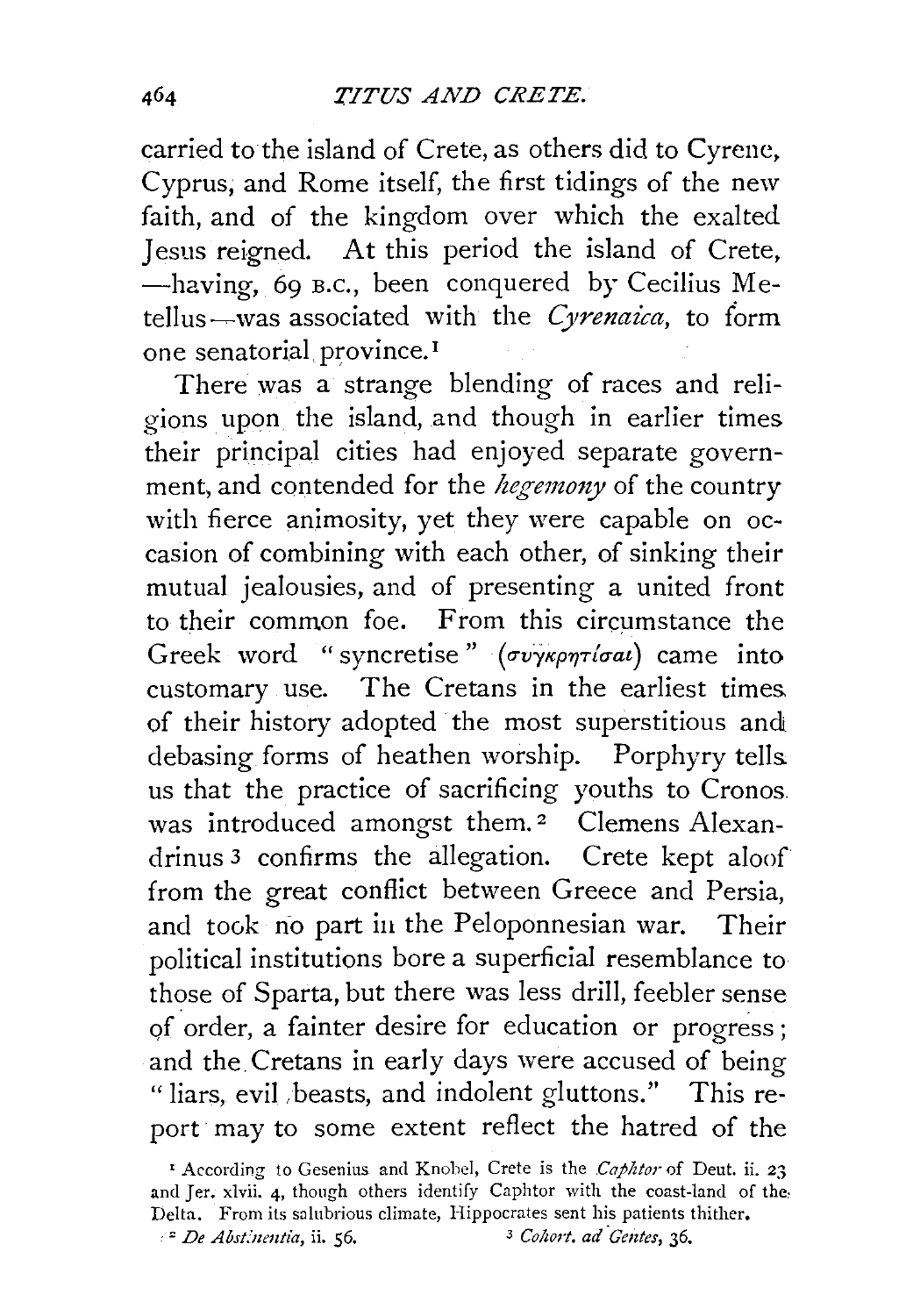more vigorous and enterprising tribes occupying other islands in the  $.$ Egean Archipelago. It is dangerous to speculate upon the affinities of their religious ideas with those either of Phcenicia, Phrygia, or Achaia. They play an important part in the mythological history of Greece, and they boasted the possession, not only of the birthplace, but of the *tomb*  of Zeus! There is no trace of either Egyptian worship or ideas among their monuments, but there is quite sufficient monumental evidence to shew the eagerness with which they had practised the orgiastic rites of Zeus, and the voluptuous abominations of the worship of Dyonysus.<sup>1</sup> The population in its flourishing days must have been great. Ptolemy, Strabo, Virgil, and Horace refer to the existence of a hundred cities in the island, and the ruins of many of these may still be seen. The length of the island, from Cape Salmone on the east to Criumetopon on the west, is not less than one hundred and forty miles. The narrowest part of the island is near the port of Phœnix-a spot memorable in the history of St. Paul. On his journey from Cæsarea to Malta, a violent gale appeared to be the sole reason why he and his companions were not permitted to winter at' Crete. Sweeping under the lee of Crete, the captain of the vessel made for the harbour of " Fair Havens," nigh unto which was the city of Lasea; but loosing thence, contrary to St. Paul's wish and advice (Acts xxvii. 12, 21), with the hope of making the haven of Phœnix, they were caught by a north- eastern typhoon from Mount Ida, which drove them towards Clauda, and wrecked them

' Pashley's "Travels in Crete," vol. ii. c. 21.

VOL. VI. 30

 $46:$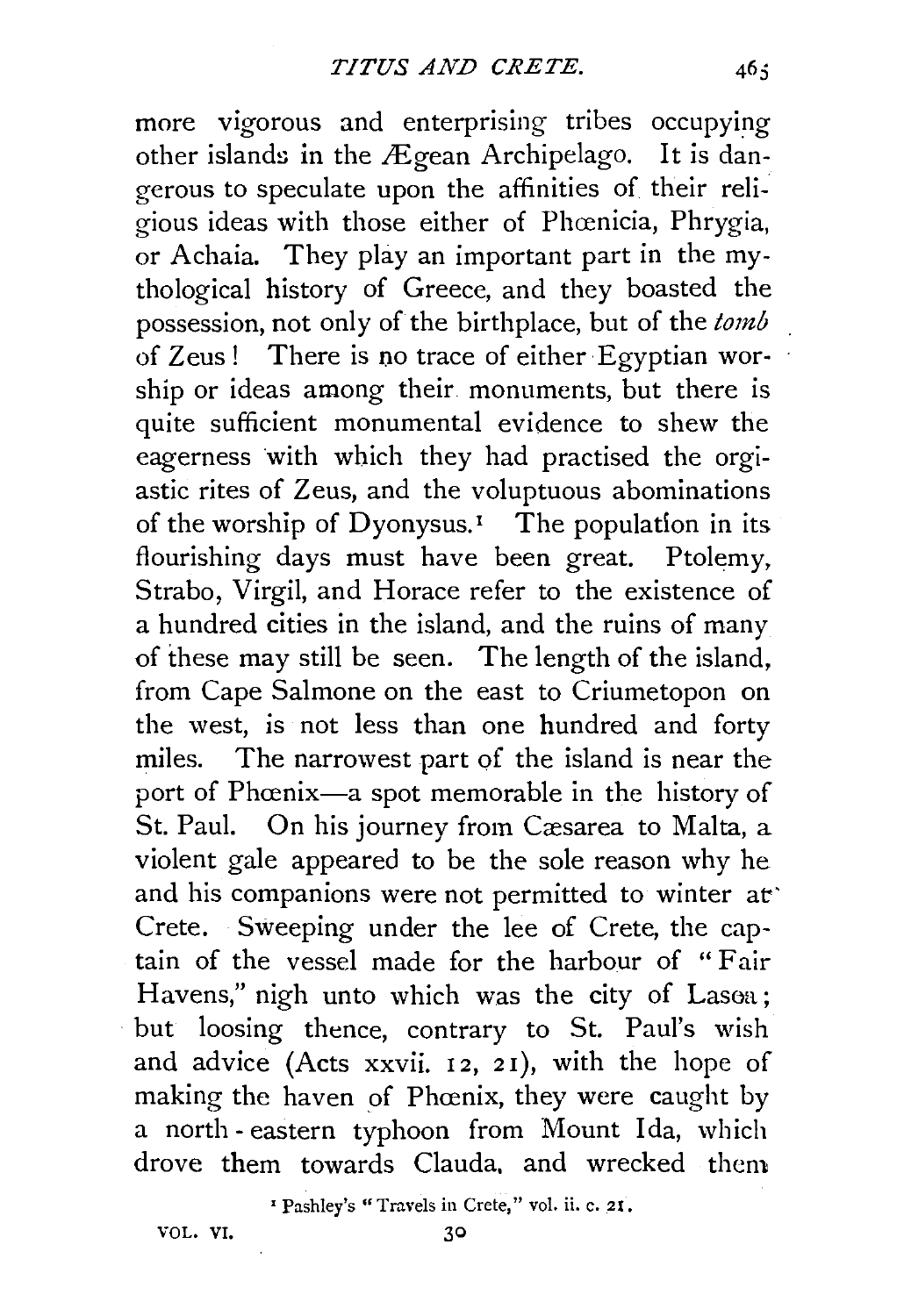on Malta. Doubtless at this very period there · were numerous communities of Christians struggling, without apostolic help, into misdirected activity and theologic confusion. The mixed population of Asiatics and Greeks, characterized by indolence, untrustworthiness, and credulity, furnished fruitful soil for a rank growth of dangerous speculation, and were easy of access to any pretentious teachers who had new views to promulgate or new methods of life to suggest.

The infant Churches were in some respects in very similar conditions to that of the Christians of Ephesus. They were exposed to a simiiar eclectic blending of thought and manners. There was, moreover, a large Jewish population,<sup>1</sup> so that Christianity had all the stimulus and all the disadvantage of their eager belief and their religious pride.

We cannot affirm that St. Paul and his compa hions had any opportunity for pursuing their accustomed missionary work during the brief sojourn at Lasea; but he probably resolved, if opportunity should ever arise, to visit the cities of Crete, and proclaim among them the gospel of righteousness and love.

In previous articles<sup>2</sup> I have endeavoured to shew the extreme improbability that the Church at Eph esus, during the three years of St. Paul's residence there, could have attained the degree of ecclesiastical development referred to in the Epistles to Timothy. A similar difficulty frustrates Wieseler's hypothesis that the visit made to Crete by St. Paul and Titus

<sup>&#</sup>x27; The town of *Gortyna* was especially signalized as the residence of Jews- (I Mac. vx. 23.) in the letters passing between Romans and Simon Maccabæus. Moreover, Philo (Legatio ad Caium. 36) tells us that the island was full of Tews in his day. • The See EXPOSITOR, vol. i.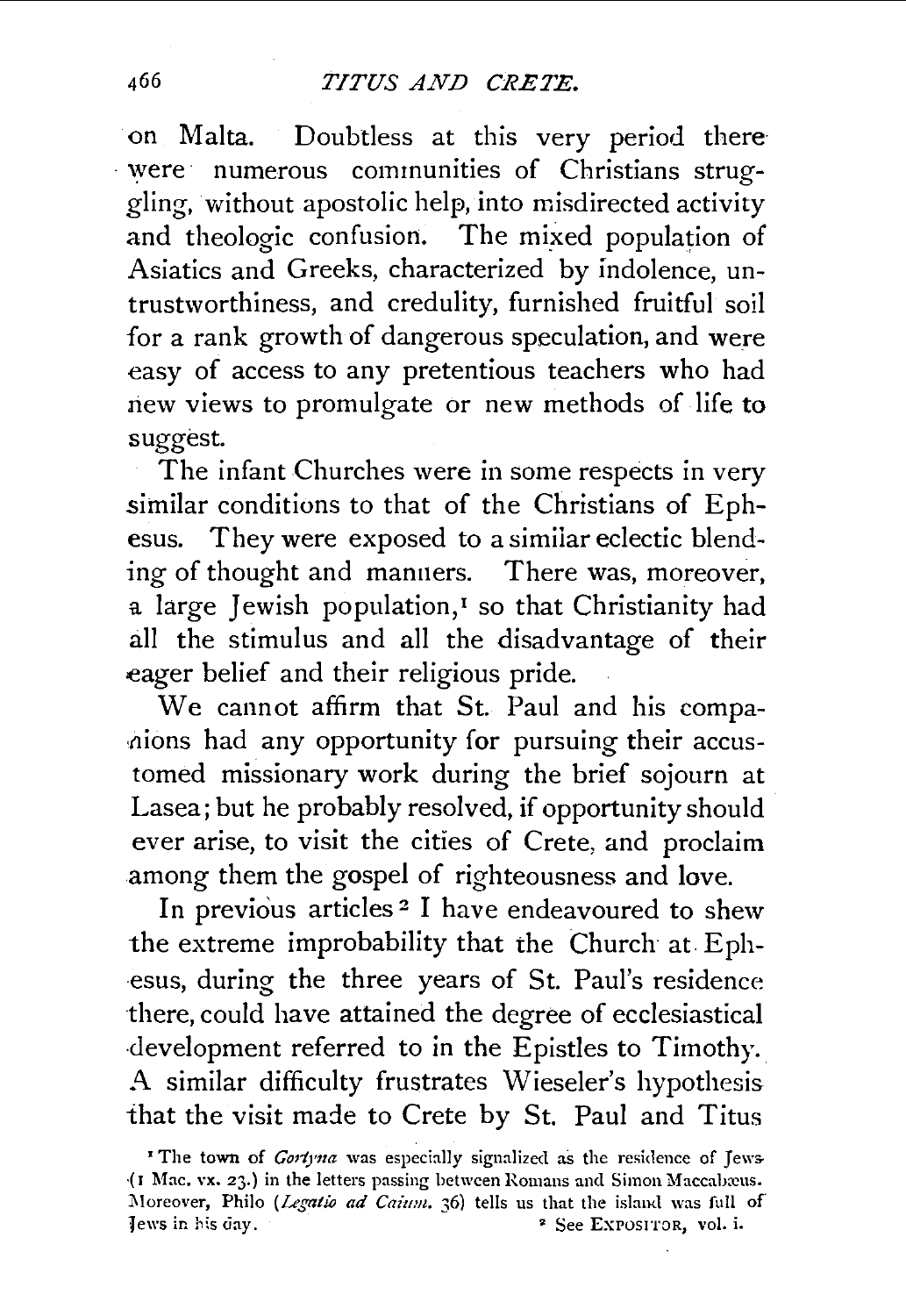took place at that early part of his ministry. On the other hand, no serious difficulty arises if we accept the tradition that the imprisonment of Paul came to a favourable termination, and make the hypothesis of a prolonged period of missionary labour, concerning which the "pastoral epistles" give us the only definite hints. The references to the movements of both Paul and A pollos, and also of Titus himself, in the Epistle before us, are in themselves additional reasons for refusing to intercalate them in the midst of the Ephesian ministry. We judge that Paul (Chap. i. 5) had visited Crete and left Titus behind him, to complete his work. Now if this work included the appointment of elders "in every city," and the bestowment of various advice upon different dasses, it is difficult to imagine it accomplished in less than several months of toil. The " elders " whom Titus was to ordain were to possess the qualification -0f being fathers of "believing children." A quiet indication is thus supplied that some length of time must have elapsed since their first conversion to -Christ. Paul hoped to send (Chap. iii. 12) Tychicus and Artemas to Titus-implying a further delay-.and he then urges upon Titus to join him at Ni- -copolis, where he had " determined to spend the winter." I do not think that Wieseler's hypothe- ·tical journey of St. Paul to Corinth, before the de spatch by the hands of Titus of the First Epistle to the Corinthians, at all lightens the difficulty, but rather increases it; for this chronological arrangement clashes seriously with the very explicit men- >tion in the Acts of a *three* years' residence in .Ephesus, which would on this hypothesis be se-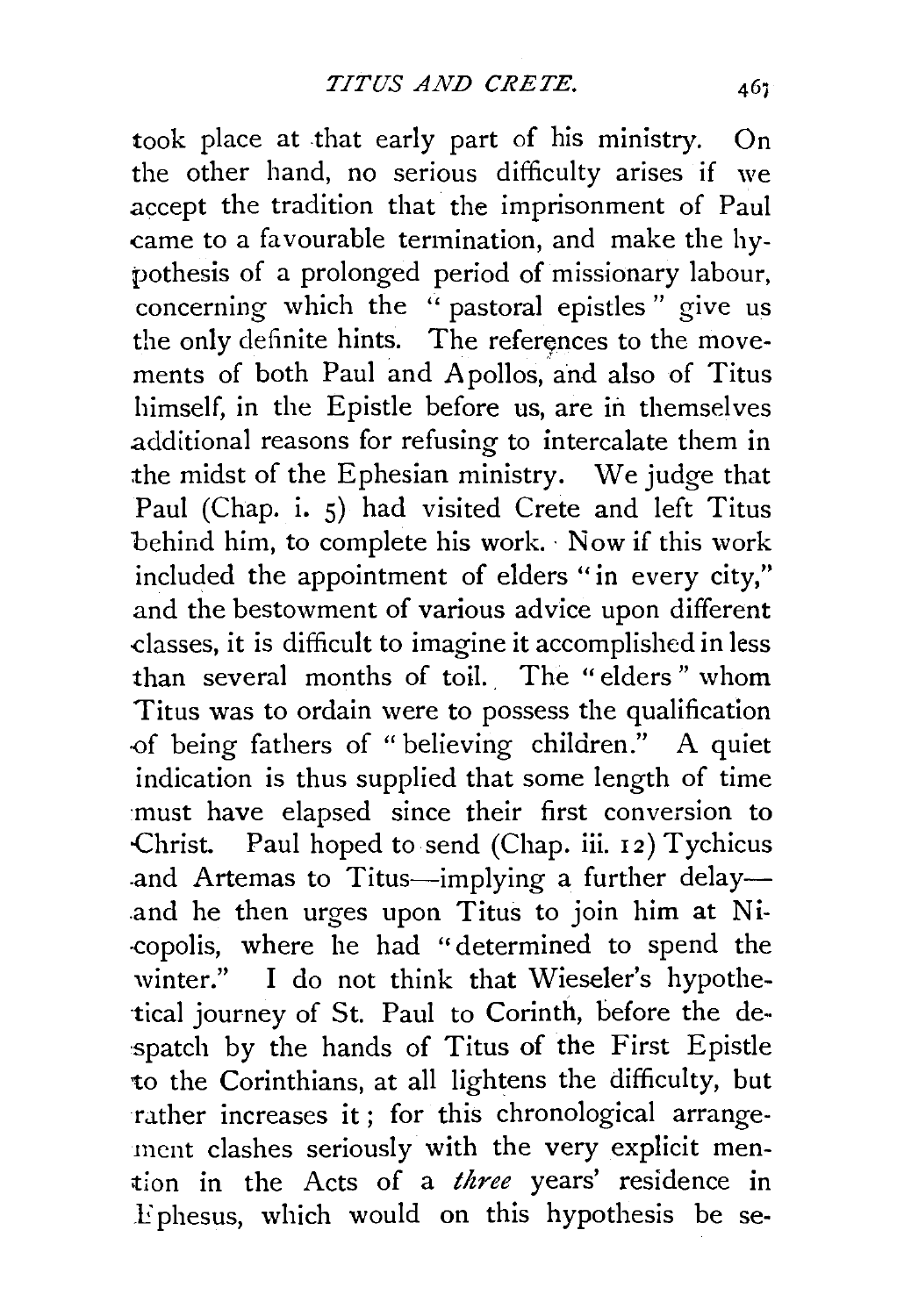riously curtailed. The three Pastoral Epistles represent a state of the Apostle's mind, a condition of the Churches, and a series of mutually consistent and closely related facts, to which they give sufficient testimony. In ordinary literature we want no better evidence for simple biographical details than the existence of such letters. We gather details from them, and are content. Whether Paul went to Ephesus on his final visit before or after his visit to Crete cannot be decisively established. The most probable supposition is that, since Paul left Ephesus for Macedonia  $($ I Tim. i. 3), he must have then already paid his visit to Crete; and that while in Nicopolis, where he proposed to winter, he was a second time arrested and taken prisoner to Rome. From his lonely cell, ·on the eve of his martyrdom, he penned his second letter to Timothy, and in that touching Epistle we find the final reference to Titus, who is said to have gone into Dalmatia. There is no reason whateverfor believing that Titus had deserted his father in the faith, or that in this journey he had done other than fulfil the wishes of the dying Apostle.

In future papers we shall gather from the Letter itself some of the most mature exhibitions of the Apostle's thought, and his latest advice on the duties. of the minister, the citizen, and the slave. The words. of guidance and direction are addressed to one who had shewn, in various and delicate circumstances, fine tact and strong nerve, personal independence and power of conciliation. He left behind him in Crete a name and a sacred memory. The modern *Candia* claims the honour of his tomb. Two consid-